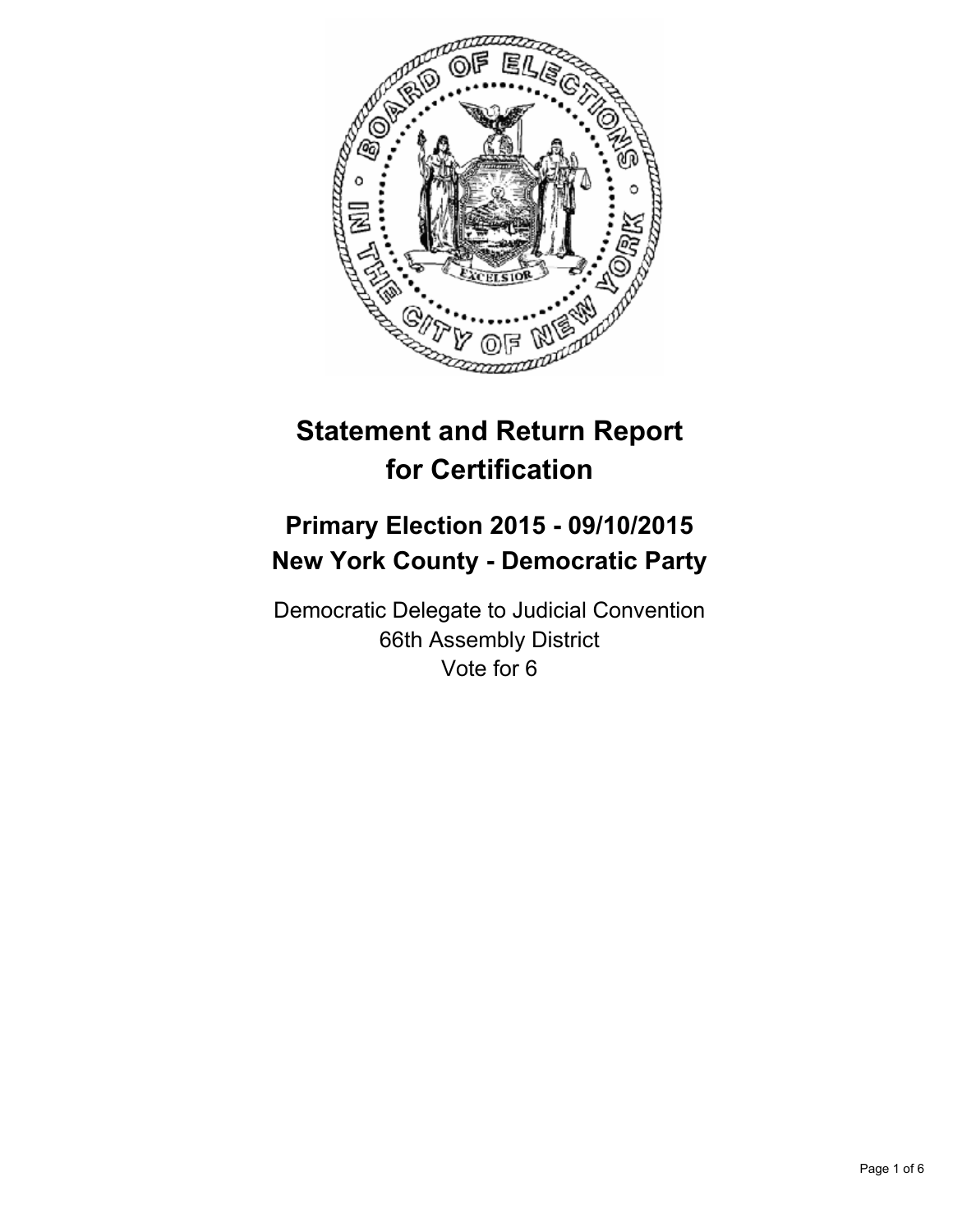

#### **Assembly District 66**

| <b>PUBLIC COUNTER</b>                                    | 1,900        |
|----------------------------------------------------------|--------------|
| ABSENTEE/MILITARY                                        | 134          |
| AFFIDAVIT                                                | 19           |
| <b>Total Ballots</b>                                     | 2,053        |
| Less - Inapplicable Federal/Special Presidential Ballots | 0            |
| <b>Total Applicable Ballots</b>                          | 2,053        |
| <b>JEAN B. GRILLO</b>                                    | 714          |
| JOHN R. SCOTT                                            | 584          |
| TIFFANY SCOTT                                            | 525          |
| DORA L. DENIZARD                                         | 487          |
| <b>JENNIFER HOPPE</b>                                    | 1,223        |
| <b>ARTHUR Z. SCHWARTZ</b>                                | 1,206        |
| JENIFER RAJKUMAR                                         | 1,242        |
| <b>MARIA PASSANNANTE-DERR</b>                            | 1,225        |
| NADINE K. HOFFMANN                                       | 1,276        |
| ALLEN N. ROSKOFF                                         | 1,056        |
| ALEXANDER MEADOWS (WRITE-IN)                             | 1            |
| AYO DE LE HARRINGTON (WRITE-IN)                          | 1            |
| AYO HARRINGTON (WRITE-IN)                                | 1            |
| AYODELENE HARRINGTON (WRITE-IN)                          | $\mathbf{1}$ |
| BRIAN LEHRER (WRITE-IN)                                  | 1            |
| CHARLES EDWARDS (WRITE-IN)                               | 1            |
| D.M. POWERS (WRITE-IN)                                   | $\mathbf{1}$ |
| DALE PETRILLO (WRITE-IN)                                 | 1            |
| DAN ALTERMAN (WRITE-IN)                                  | 1            |
| DAVID HERSHEY WEBB (WRITE-IN)                            | 1            |
| DENNIS GAULT (WRITE-IN)                                  | 2            |
| DENNIS J. GAULT (WRITE-IN)                               | 2            |
| DENNIS NEWMAN (WRITE-IN)                                 | 1            |
| DEREK DUFFEY (WRITE-IN)                                  | 1            |
| DIANA RHEINHARDT (WRITE-IN)                              | 1            |
| DONALD GROVE (WRITE-IN)                                  | 1            |
| DONALD TRUMP (WRITE-IN)                                  | 1            |
| EDWARD RODRIGUEZ (WRITE-IN)                              | 1            |
| ELLIOT BERKE (WRITE-IN)                                  | 1            |
| GARY ALTMAN (WRITE-IN)                                   | 1            |
| <b>GSORGE CARTER (WRITE-IN)</b>                          | 1            |
| HILLARY CLINTON (WRITE-IN)                               | 1            |
| JAMES A. YATES (WRITE-IN)                                | 1            |
| JAMES AMLER (WRITE-IN)                                   | 1            |
| JEFF LICHSTEIN (WRITE-IN)                                | 1            |
| JEROME L. TORNER (WRITE-IN)                              | 1            |
| JONAS SIREGAR (WRITE-IN)                                 | 1            |
| JONATHAN LEVINE (WRITE-IN)                               | 1            |
| JOSEPH KELLEY (WRITE-IN)                                 | 1            |
| JOSEPH KELVEY (WRITE-IN)                                 | 1            |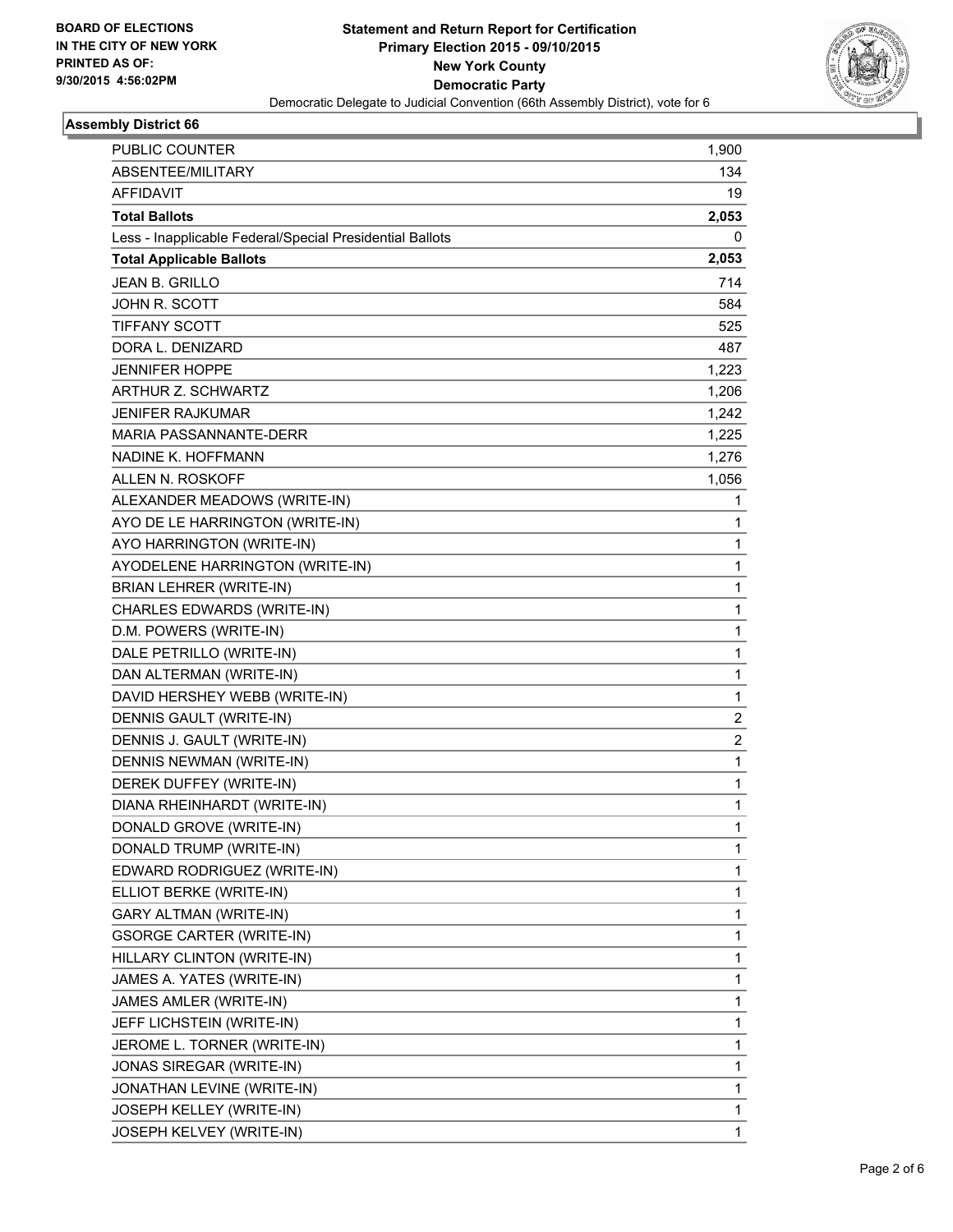

## **Assembly District 66**

| JOYCE BRODY SKODNER (WRITE-IN)     | 1     |
|------------------------------------|-------|
| JOYCE SKADNEK (WRITE-IN)           | 1     |
| JUNE GRANCIO (WRITE-IN)            | 1     |
| JUSTIN YU (WRITE-IN)               | 1     |
| KAREN BLITT (WRITE-IN)             | 1     |
| KATHRINE FELDMAN (WRITE-IN)        | 1     |
| KRISTA RIPPERT (WRITE-IN)          | 1     |
| LILITH AGREDANO (WRITE-IN)         | 1     |
| MARC WALLACE (WRITE-IN)            | 1     |
| MARC WILLIAM WALLACE (WRITE-IN)    | 1     |
| MARGARET TATE (WRITE-IN)           | 1     |
| MARK GERDE (WRITE-IN)              | 1     |
| MATTHEW STEILEN (WRITE-IN)         | 1     |
| MIKE BLUMBERG (WRITE-IN)           | 1     |
| PAUL NEWELL (WRITE-IN)             | 3     |
| PAUL NOELL (WRITE-IN)              | 1     |
| RAJ BOYLE (WRITE-IN)               | 1     |
| ROBERT PINTER (WRITE-IN)           | 1     |
| SARA ROMANOSKI (WRITE-IN)          | 1     |
| SCOTT SAPLAN (WRITE-IN)            | 1     |
| SIDNEY BAUMGARTEN (WRITE-IN)       | 1     |
| SILVESTER CANNONE (WRITE-IN)       | 1     |
| SUSAN LIN (WRITE-IN)               | 1     |
| TAMMY OLER (WRITE-IN)              | 1     |
| TED CRUZ (WRITE-IN)                | 1     |
| TERI CUBE (WRITE-IN)               | 1     |
| TERRI CUDE (WRITE-IN)              | 1     |
| TERRI L. CUDE (WRITE-IN)           | 3     |
| THOMAS SCIACCA (WRITE-IN)          | 1     |
| TONY HOFFMAN (WRITE-IN)            | 1     |
| UNATTRIBUTABLE WRITE-IN (WRITE-IN) | 14    |
| WAYNE SUNDAY (WRITE-IN)            | 1     |
| WEI HI TJONG (WRITE-IN)            | 1     |
| WEI LI TJONG (WRITE-IN)            | 1     |
| WEI LIT JONG (WRITE-IN)            | 1     |
| <b>Total Votes</b>                 | 9,622 |
| Unrecorded                         | 2,696 |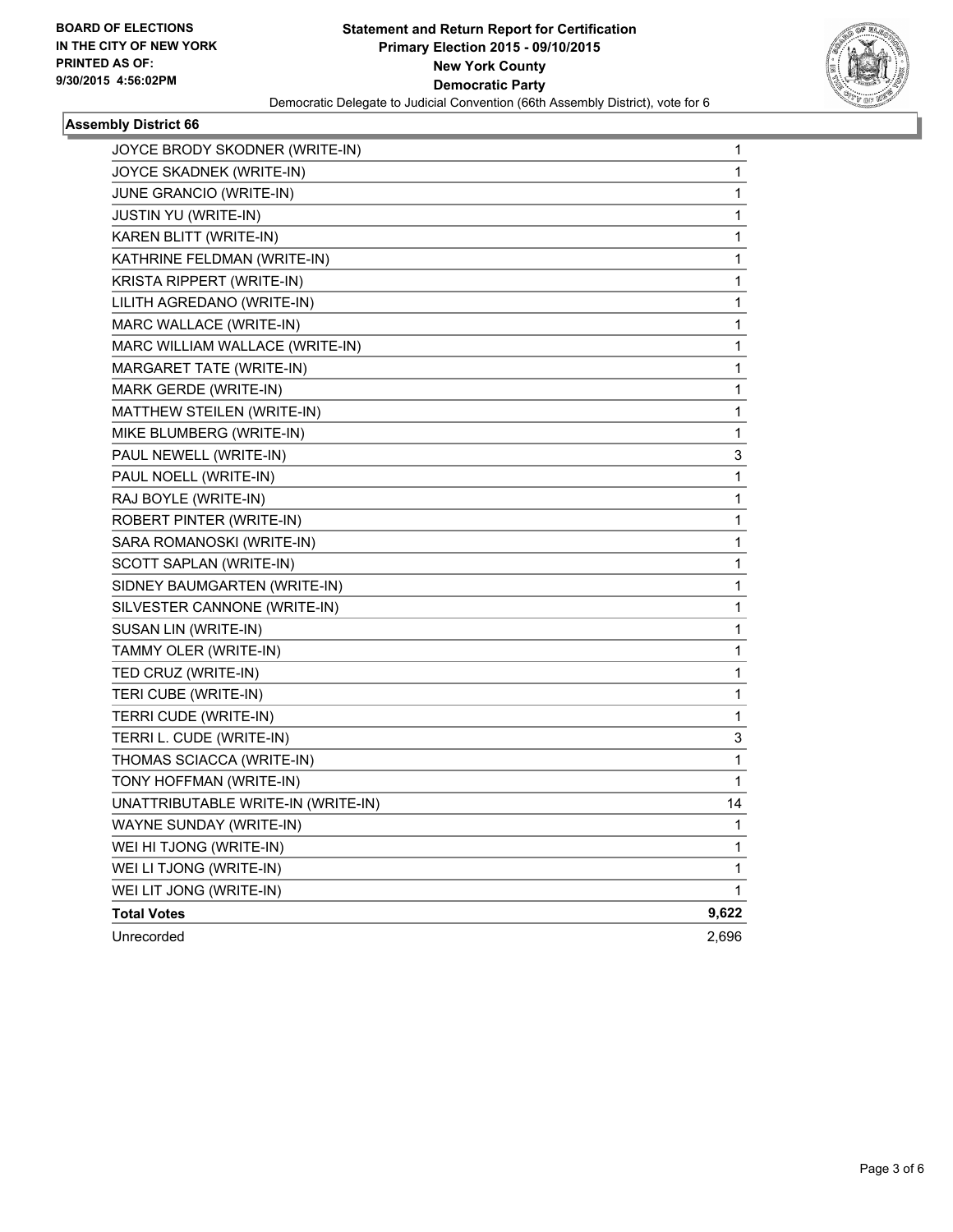

#### **Total for Democratic Delegate to Judicial Convention (66th Assembly District) - New York County**

| PUBLIC COUNTER                                           | 1,900          |
|----------------------------------------------------------|----------------|
| <b>ABSENTEE/MILITARY</b>                                 | 134            |
| AFFIDAVIT                                                | 19             |
| <b>Total Ballots</b>                                     | 2,053          |
| Less - Inapplicable Federal/Special Presidential Ballots | 0              |
| <b>Total Applicable Ballots</b>                          | 2,053          |
| <b>JEAN B. GRILLO</b>                                    | 714            |
| <b>JOHN R. SCOTT</b>                                     | 584            |
| <b>TIFFANY SCOTT</b>                                     | 525            |
| DORA L. DENIZARD                                         | 487            |
| <b>JENNIFER HOPPE</b>                                    | 1,223          |
| ARTHUR Z. SCHWARTZ                                       | 1,206          |
| <b>JENIFER RAJKUMAR</b>                                  | 1,242          |
| MARIA PASSANNANTE-DERR                                   | 1,225          |
| NADINE K. HOFFMANN                                       | 1,276          |
| ALLEN N. ROSKOFF                                         | 1,056          |
| ALEXANDER MEADOWS (WRITE-IN)                             | 1              |
| AYO DE LE HARRINGTON (WRITE-IN)                          | 1              |
| AYO HARRINGTON (WRITE-IN)                                | 1              |
| AYODELENE HARRINGTON (WRITE-IN)                          | 1              |
| <b>BRIAN LEHRER (WRITE-IN)</b>                           | 1              |
| CHARLES EDWARDS (WRITE-IN)                               | 1              |
| D.M. POWERS (WRITE-IN)                                   | 1              |
| DALE PETRILLO (WRITE-IN)                                 | 1              |
| DAN ALTERMAN (WRITE-IN)                                  | 1              |
| DAVID HERSHEY WEBB (WRITE-IN)                            | 1              |
| DENNIS GAULT (WRITE-IN)                                  | 2              |
| DENNIS J. GAULT (WRITE-IN)                               | $\overline{2}$ |
| <b>DENNIS NEWMAN (WRITE-IN)</b>                          | 1              |
| DEREK DUFFEY (WRITE-IN)                                  | 1              |
| DIANA RHEINHARDT (WRITE-IN)                              | 1              |
| DONALD GROVE (WRITE-IN)                                  | 1              |
| DONALD TRUMP (WRITE-IN)                                  | 1              |
| EDWARD RODRIGUEZ (WRITE-IN)                              | 1              |
| ELLIOT BERKE (WRITE-IN)                                  | 1              |
| GARY ALTMAN (WRITE-IN)                                   | 1              |
| <b>GSORGE CARTER (WRITE-IN)</b>                          | 1              |
| HILLARY CLINTON (WRITE-IN)                               | 1              |
| JAMES A. YATES (WRITE-IN)                                | 1              |
| JAMES AMLER (WRITE-IN)                                   | 1              |
| JEFF LICHSTEIN (WRITE-IN)                                | 1              |
| JEROME L. TORNER (WRITE-IN)                              | 1              |
| JONAS SIREGAR (WRITE-IN)                                 | 1              |
| JONATHAN LEVINE (WRITE-IN)                               | 1              |
| JOSEPH KELLEY (WRITE-IN)                                 | 1              |
| JOSEPH KELVEY (WRITE-IN)                                 | 1              |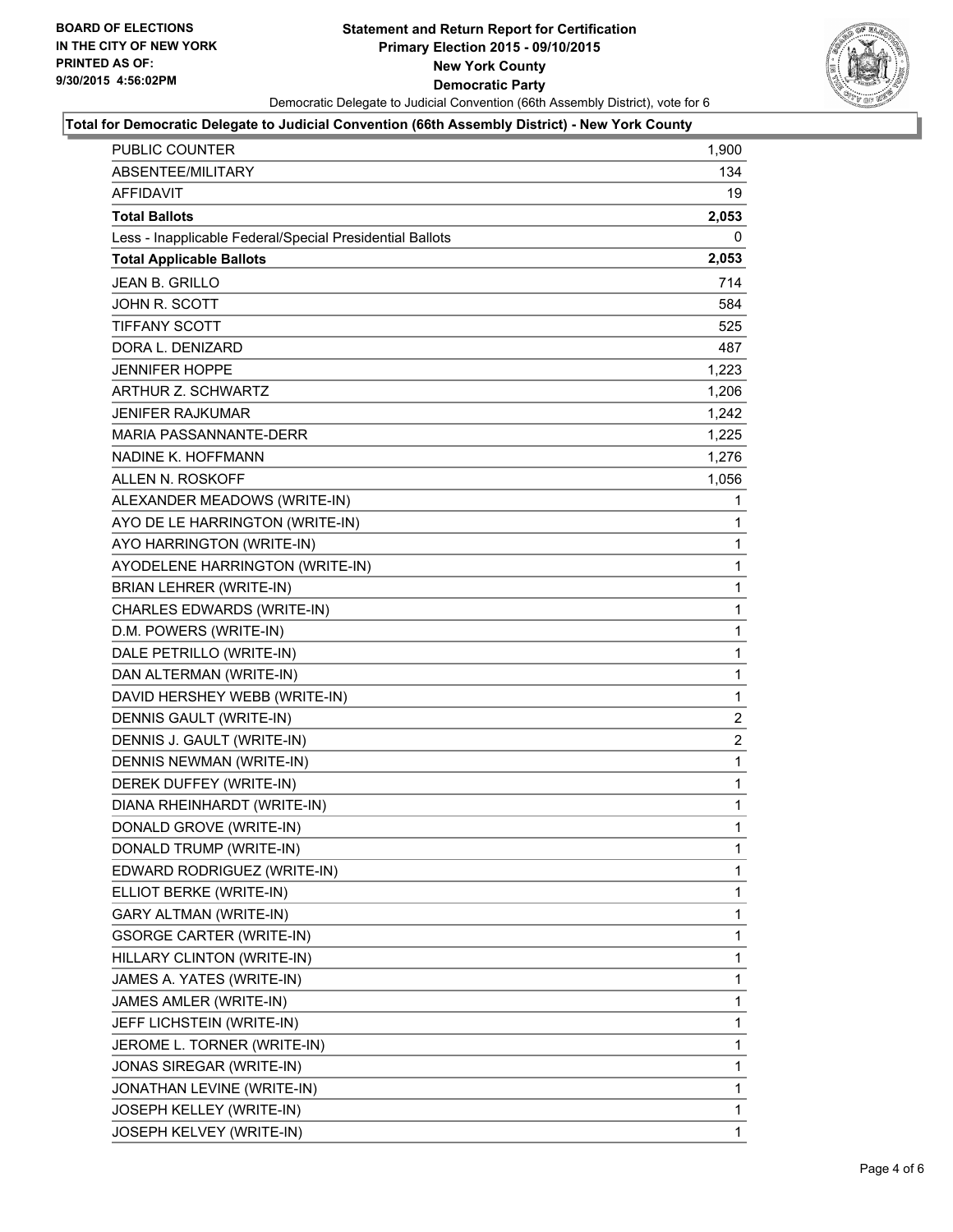#### **Statement and Return Report for Certification Primary Election 2015 - 09/10/2015 New York County Democratic Party** Democratic Delegate to Judicial Convention (66th Assembly District), vote for 6



#### **Total for Democratic Delegate to Judicial Convention (66th Assembly District) - New York County**

| JOYCE BRODY SKODNER (WRITE-IN)     | 1     |
|------------------------------------|-------|
| JOYCE SKADNEK (WRITE-IN)           | 1     |
| <b>JUNE GRANCIO (WRITE-IN)</b>     | 1     |
| JUSTIN YU (WRITE-IN)               | 1     |
| KAREN BLITT (WRITE-IN)             | 1     |
| KATHRINE FELDMAN (WRITE-IN)        | 1     |
| KRISTA RIPPERT (WRITE-IN)          | 1     |
| LILITH AGREDANO (WRITE-IN)         | 1     |
| MARC WALLACE (WRITE-IN)            | 1     |
| MARC WILLIAM WALLACE (WRITE-IN)    | 1     |
| MARGARET TATE (WRITE-IN)           | 1     |
| MARK GERDE (WRITE-IN)              | 1     |
| MATTHEW STEILEN (WRITE-IN)         | 1     |
| MIKE BLUMBERG (WRITE-IN)           | 1     |
| PAUL NEWELL (WRITE-IN)             | 3     |
| PAUL NOELL (WRITE-IN)              | 1     |
| RAJ BOYLE (WRITE-IN)               | 1     |
| ROBERT PINTER (WRITE-IN)           | 1     |
| SARA ROMANOSKI (WRITE-IN)          | 1     |
| SCOTT SAPLAN (WRITE-IN)            | 1     |
| SIDNEY BAUMGARTEN (WRITE-IN)       | 1     |
| SILVESTER CANNONE (WRITE-IN)       | 1     |
| SUSAN LIN (WRITE-IN)               | 1     |
| TAMMY OLER (WRITE-IN)              | 1     |
| TED CRUZ (WRITE-IN)                | 1     |
| TERI CUBE (WRITE-IN)               | 1     |
| TERRI CUDE (WRITE-IN)              | 1     |
| TERRI L. CUDE (WRITE-IN)           | 3     |
| THOMAS SCIACCA (WRITE-IN)          | 1     |
| TONY HOFFMAN (WRITE-IN)            | 1     |
| UNATTRIBUTABLE WRITE-IN (WRITE-IN) | 14    |
| WAYNE SUNDAY (WRITE-IN)            | 1     |
| WEI HI TJONG (WRITE-IN)            | 1     |
| WEI LI TJONG (WRITE-IN)            | 1     |
| WEI LIT JONG (WRITE-IN)            | 1     |
| <b>Total Votes</b>                 | 9,622 |
| Unrecorded                         | 2,696 |